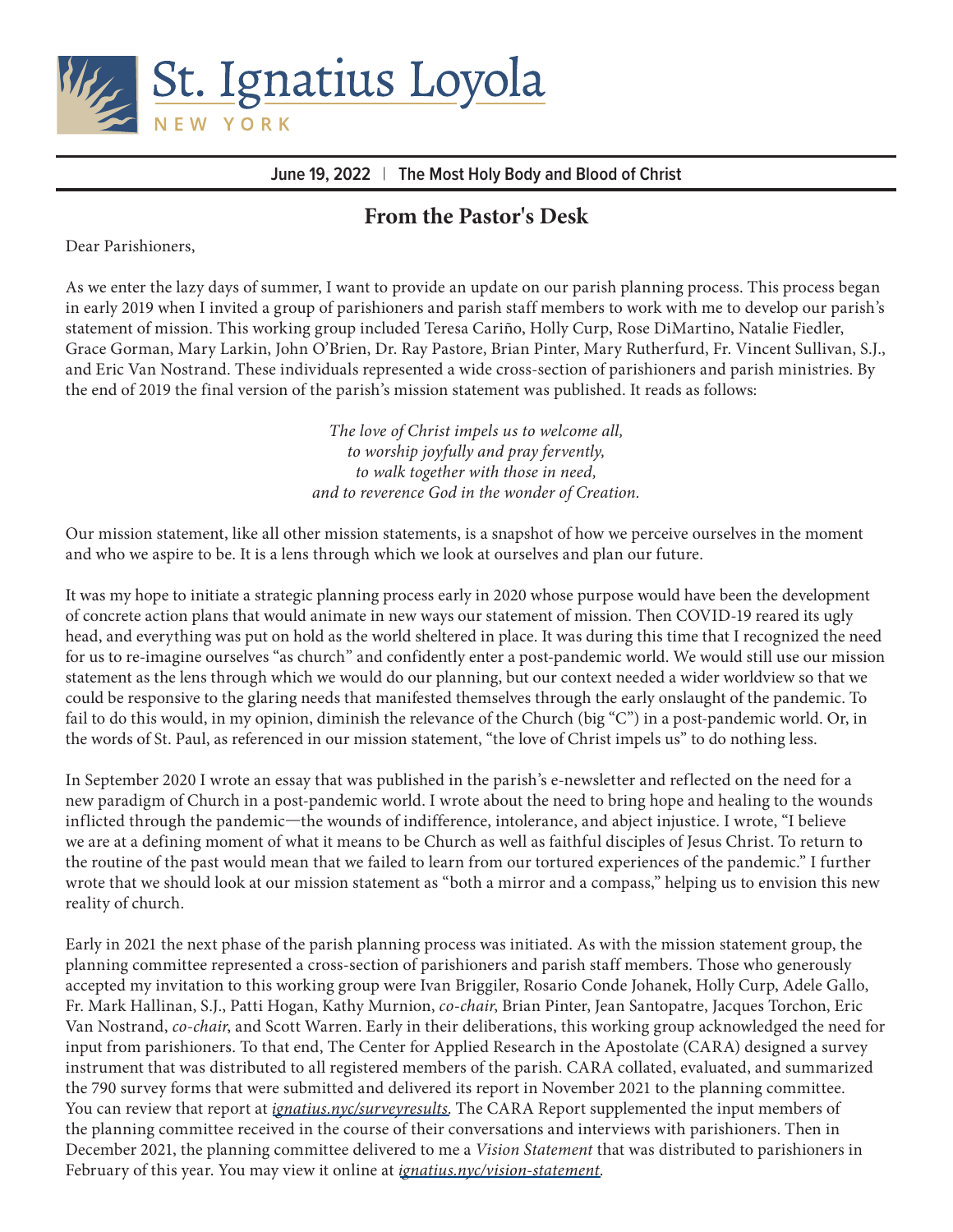In March of this year, parishioners were invited to "listening sessions" in the church on the weekend of March 19- 20 and a virtual town hall meeting on the evening of March 30 to share their comments about the *Vision Statement* and their views on what they would like to see accomplished in the course of the parish's planning process. 143 parishioners attended the listening sessions and 28 parishioners participated in the virtual town hall meeting.

What both the CARA Report and the remarks that were made at the listening sessions and the virtual town hall meeting corroborated was a general contentment with the parish as it now is as well as an openness to what was articulated in the *Vision Statement*. I am also obliged to report that there was a not unexpected sentiment expressed by several who participated in these meetings that we should not tinker with the status quo. In my opinion that approach would lead us to a path of irrelevance in a post-pandemic world that hungers for hope and healing.

Now is the time to initiate the next, and final, phase of our parish planning process. The *Vision Statement* provides us a blueprint for the future. What is now needed are its building blocks, or, as I will refer to them, action plans that will implement what was articulated in outline form in the *Vision Statement*.

In the Fall of this year I will invite you to participate in one of the implementation working groups that will be charged with the responsibility of drafting action plans for each of the four categories identified in the *Vision Statement*: 1. *We Welcome All*. 2. *We Worship With Joy.* 3. *We Walk Together With Those In Need*. 4. *We Reverence God In The Wonder Of Creation*. For the moment, I ask that you pray for the continued success of our parish planning process and to consider participating in one of these working groups so that your voice will be heard as we plan our shared future as disciples of Jesus Christ and parishioners of the Church of St. Ignatius Loyola.

May the Holy Spirit continue to guide us through this planning process so that all that we do now and in the future may redound to the greater glory of God and the salvation of souls.

Sincerely in the Lord,

Fr. Yesalonia

## **RELIGIOUS EDUCATION**

### **Registration Now Open for the 2022-2023 Session of IREP**

Register now for the next session of our Interparish Religious Education Program (IREP).

IREP is an ongoing formation process for Kindergarten to 8th-grade students.



**To register, visit**  *[ignatius.nyc/irep-registration](https://ignatius.nyc/faith-life/religious-education/irep-registration/)*  **or scan the QR code at left.**

#### **Farewell to Fr. Gustafson Sunday, June 26th, following the 11 AM Masses Gonzaga Meeting Room**

Join us for a farewell reception for Fr. Danny Gustafson, S.J., as we thank him for his service to our parish.

We will have a guest book present. We invite you to sign it, share a favorite memory of Fr. Gustafson, and wish him well in his next chapter.

#### **Farewell Reception Sunday, June 19th Following the 11 AM Masses McKinnon Hall (Grammar School)**

Join us as we honor Philip Anderson and Maureen Haley, who are retiring after more than thirty years each at St. Ignatius.

#### **Hour Children Donation Truck Sunday, June 26th 9 AM to 1 PM**

The Hour Children truck will be parked outside the Grammar School on East 84th Street (between Park & Madison Avenues) to receive donations of:

> • Clothing/accessories for women, men, babies & children

- Small appliances (nothing larger than a microwave)
	- Kitchenware (pots, pans, dishes, flatware, etc.) • Linens

*They will not accept donations of books, toys, stuffed animals, puzzles, games, or furniture.*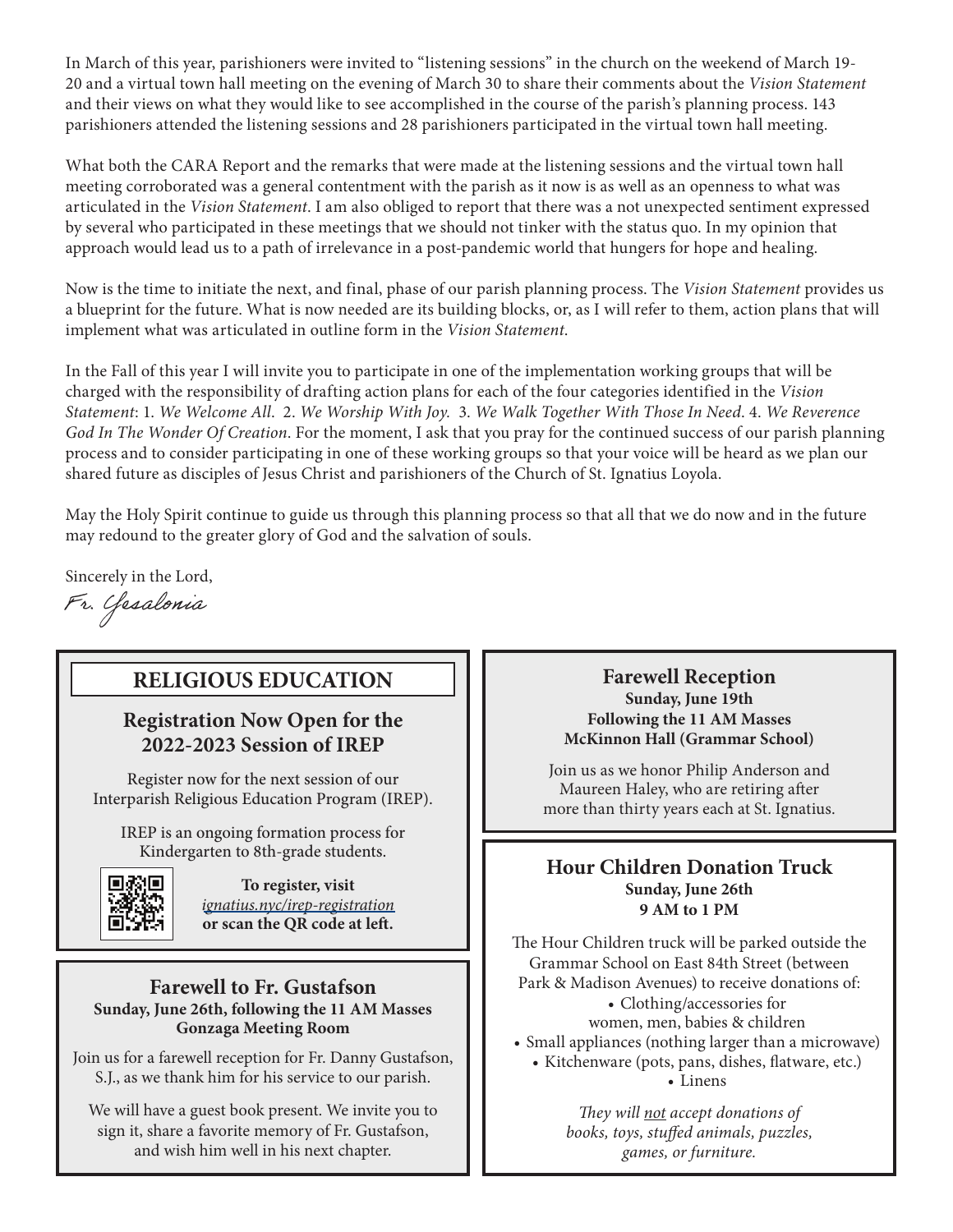## **THIS WEEK AT A GLANCE**

**SUNDAY, JUNE 19th Farewell Reception. Following the 11 AM Masses. McKinnon Hall (Grammar School).**  *Details on page 2.*

#### **MONDAY, JUNE 20th Juneteenth.**

The Parish House will be closed in observance of Juneteenth.

One Mass will be celebrated in the Church at 8:30 AM. There will be no 12:10 PM or 5:30 PM Mass.

**TUESDAY, JUNE 21st Tuesday Night Book Group | The Pilgrim's Story: The Life and Spirituality of St. Ignatius Loyola. 7 PM. Zoom.**  *Details at right.*

# **LGBT CATHOLICS & FRIENDS**

# **March with LGBT Catholics & Friends**

LGBT Catholics & Friends invites all parishioners to march with them in the NYC Pride Parade on **Sunday, June 26th**.

They will be joining marchers from other Catholic parishes in the tristate area. *Check-in time*: 2 PM *Section #*: 5 *Order #*: 31 *Marcher Formation Block*: 26th Street between 6th & 5th Avenues

# **Interested in Becoming Catholic?**



Do you have a friend, family member, or a loved one who is considering becoming Catholic? Encourage them to reach out

to us to inquire about our parish program designed to initiate adults into the Catholic faith.

A group will meet here during the year to inquire into the Catholic faith, to come to know Jesus through the Gospels, and to pray & to prepare for the Easter Sacraments.

**For more information, contact Maureen Fullam at 212-288-3588 or email** *church@stignatiusloyola.org.*

# **Spring Appeal: June Matching Gift Challenge**



Thanks to an anonymous donor, all gifts to *The Fund for St. Ignatius Loyola: Spring Appeal* will be matched **through end-of-day today.** 

For example, gifts of \$500 are doubled and become a donation of \$1000.

The *Spring Appeal* provides an important infusion of funds to support the operations of the parish during the summer months.



**To contribute, visit**  *[ignatius.nyc/annual-appeal](https://ignatius.nyc/annual-appeal/)*  **or scan the QR code at left.**

# **TUESDAY NIGHT BOOK GROUP**

**The Pilgrim's Story: The Life and Spirituality of St. Ignatius Loyola Tuesday, June 21st to Tuesday, August 9th 7 PM to 8:15 PM on Zoom**

*The Pilgrim's Story* goes beyond a simple biography to explain how the life of St. Ignatius affected his *Spiritual Exercises* and describe how Ignatian spirituality can help each of us understand our own spiritual longings and experiences.

Leading the discussion will be Bob Giugliano, Ph.D., a licensed psychologist, spiritual director, and adjunct faculty member in the Graduate School of Religion and Religious Education at Fordham University with extensive experience in Ignatian Spirituality including leading the *Spiritual Exercises*.

**To receive the Zoom link for this discussion, email** *TuesdayNightBookGroup@gmail.com***.**

## **In Search of Hospitality Ministers**

The Hospitality Ministry is seeking parishioners interested in serving at the 7:30 PM Sunday Mass.

**If you are interested in serving, email** *siloyolanyhospitality@gmail.com***.**



## **Sign-up for Our Weekly E-Newsletter!**

To sign-up, scan the QR code at left or visit *[ignatius.nyc](https://ignatius.nyc/).*